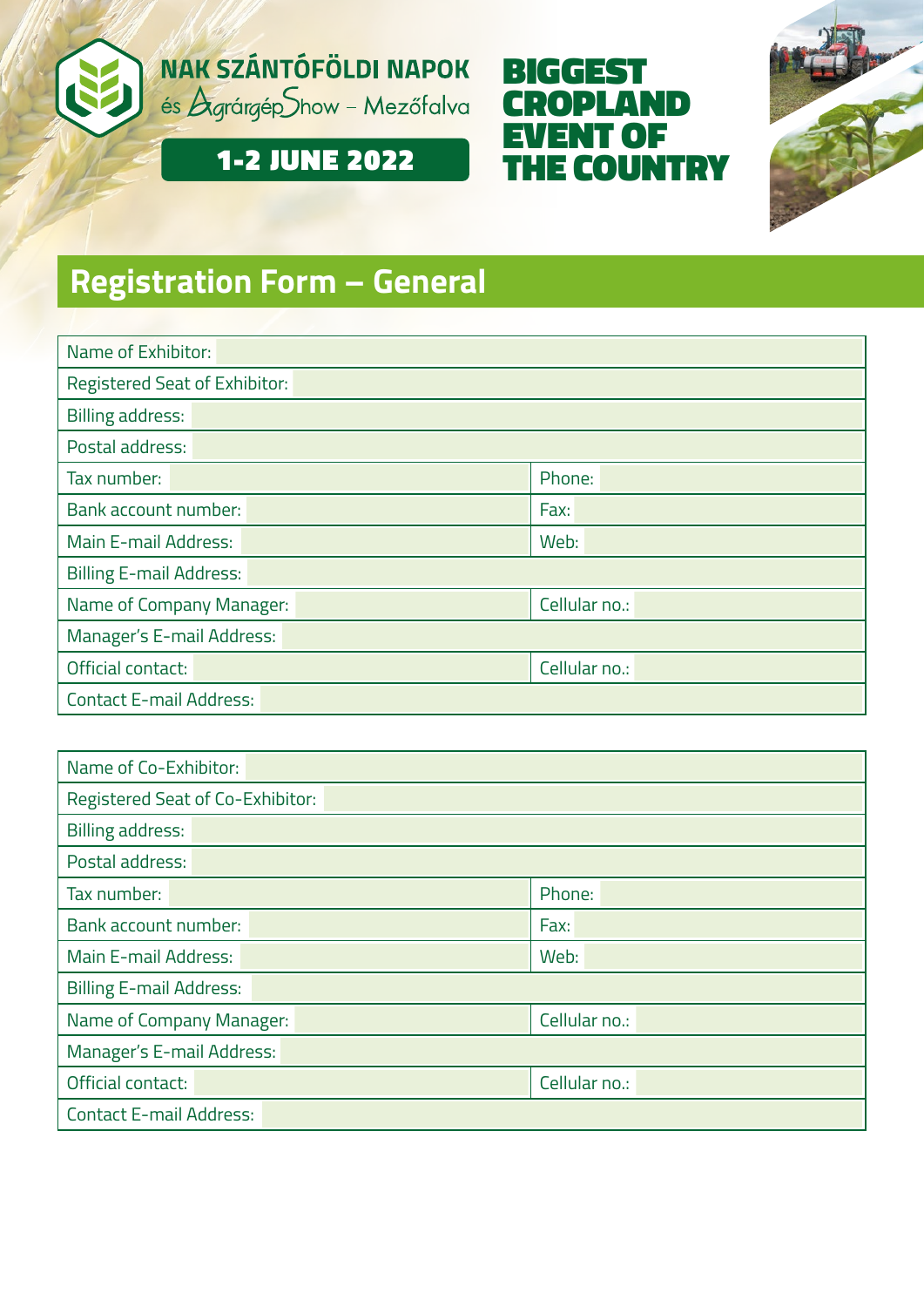The prices are net prices, they do not include the 27% VAT amount defined by the applicable tax regulations!

## **Registration fee:**

Registration fee: 50 000 HUF Co-Exhibitor's Registration fee: 30 000 Ft

The registration fee includes: Exhibitor's admittance and parking, the establishment of basic infrastructure, the placement of the Exhibitor's logo on the website of the exhibition – Deadline to submit the vector logo: 10th May, 2022, the appearance in the Exhibitor's catalogue – Deadline to submit the introduction text (350 characters): 10th May 2022.

I would like to participate in the exhibition with the following products and services:

### **Liability insurance:**

The Exhibitor company must have a liability insurance for the entire duration of its own and/or its subcontractors' activities on the territory of the exhibition. The fee of the obligatory liability insurance is 3% of the area rent (outdoor and/or indoor) published on the registration sheet, for which the customer has payment obligation.

### **Outdoor area rental fee:**

Rentable volume: minimum 9 sqm

|               | price for sqm $ $ requested area $ $ |            | price for sqm   requested area   price for sqm |               | requested area |  |
|---------------|--------------------------------------|------------|------------------------------------------------|---------------|----------------|--|
| to 15th April |                                      |            | from 16th April to 10th May                    | from 11th May |                |  |
| 9 500 HUF     |                                      | 12 500 HUF |                                                | 25 000 HUF    |                |  |

The above prices include only the outdoor rental fee, any additional service is to be paid in addition according to the pricing of the service orderer.

### **Indoor area rental fee in the exhibitors' pavilion:**

| price for sqm |               | requested area |    | price for sqm<br>requested area |  | price for sqm | requested area |            |   |    |    |
|---------------|---------------|----------------|----|---------------------------------|--|---------------|----------------|------------|---|----|----|
|               | to 15th April |                |    | from 16th April to 10th May     |  |               | from 11th May  |            |   |    |    |
|               | 9             | 12             | 15 |                                 |  | 12            | 15             |            | 9 | 12 | 15 |
| 15,000 HUF    |               |                |    | 18.000 HUF                      |  |               |                | 36,000 HUF |   |    |    |

Remark:

| I have an own installation |  |
|----------------------------|--|
|                            |  |

I need a shell stand  $\Box$  I require quotation for a custom size

Size of custom stall:  $\overline{x}$  metres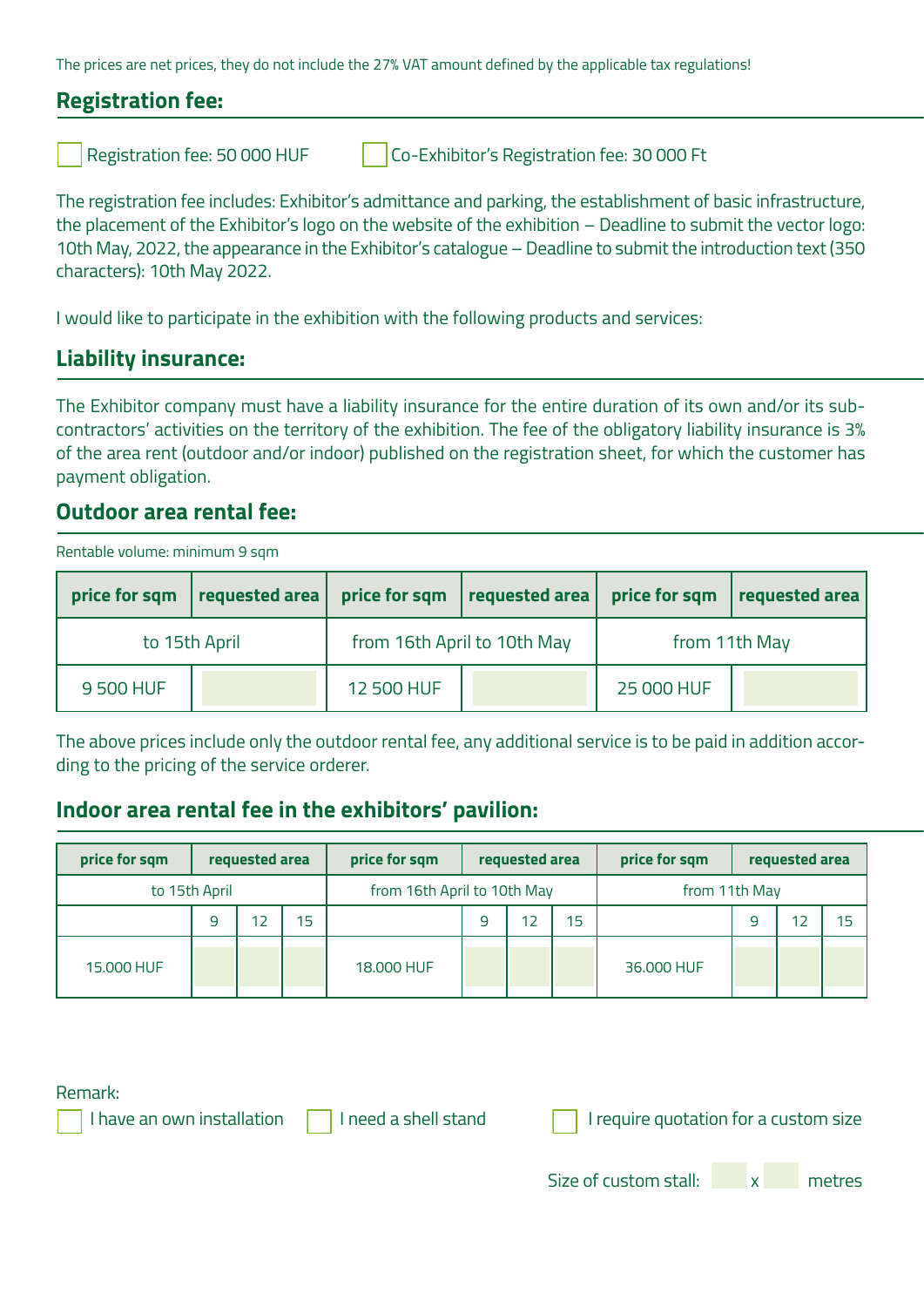# **General information**

| Location of exhibition:                                                     | Mezőfalvai Mezőgazdasági Zrt. 2422<br>Mezőfalva, Nagysismánd              |  |  |  |
|-----------------------------------------------------------------------------|---------------------------------------------------------------------------|--|--|--|
| Name and right holder and main organize<br>the HCA Cropland Days event:     | Hungarian Chamber of Agriculture                                          |  |  |  |
| name and right holder and main organizer<br>of AgromachineShow - Mezőfalva: | Hungarian Association of Agricultural<br>Equipment Distributors (MEGFOSZ) |  |  |  |
| General contractor:                                                         | Modul Trend Kft.                                                          |  |  |  |
| Beginning of installation period for Exhibitors:                            | 25th May 2022<br>(Open in the period of installation: 8 am - 6 pm)        |  |  |  |
| End of installation period for Exhibitors:                                  | to $31^{st}$ May 2022 – Wednesday 6 pm                                    |  |  |  |
| Beginning of transfer of machines to depot:                                 | from 23rd May 2022                                                        |  |  |  |
| Placement of machines into exhibitors' area:                                | 25th - 28th May 2022                                                      |  |  |  |
| Stall move-in period:                                                       | 31 <sup>st</sup> May 2022 (8 am - 6 pm)                                   |  |  |  |
| Exhibition:                                                                 | 1st - 2 <sup>nd</sup> June 2022 9 am - 5 pm                               |  |  |  |
| Opening ceremony:                                                           | 1st June 2022 10 am                                                       |  |  |  |
| Disassembly, moving out:                                                    | 2 <sup>nd</sup> June 2022 from 6 pm                                       |  |  |  |
| End of disassembly period:                                                  | 5 <sup>th</sup> June 2022 to 6 pm                                         |  |  |  |

#### **Please return the completed and signed registration sheet to the following address:** via e-mail: **szantofoldinapok@nak.hu** or via post: **1115 Budapest, Bartók Béla út 105-113.**

Since the general contractor will send any information regarding ordering and billing to the **billing e-mail address** specified on the first page please mind the accuracy and readability.

#### **Invoicing process:**

Following the reception of the registration sheet we issue a prepayment request on the full registration fee and 50% of the area fee, which will be sent electronically to the e-mail address specified. According to the prepayment request, upon the completion of the payment, a prepayment invoice will be issued and will be sent to the customer to the e-mail address specified.

In the first few days of May, we issue the final invoice the due date of which is 10th May, this will also be sent electronically to the e-mail address specified.

For orders made following the issuance of the final invoice, normal invoice will be issued and will be sent to the customer electronically to the e-mail address specified.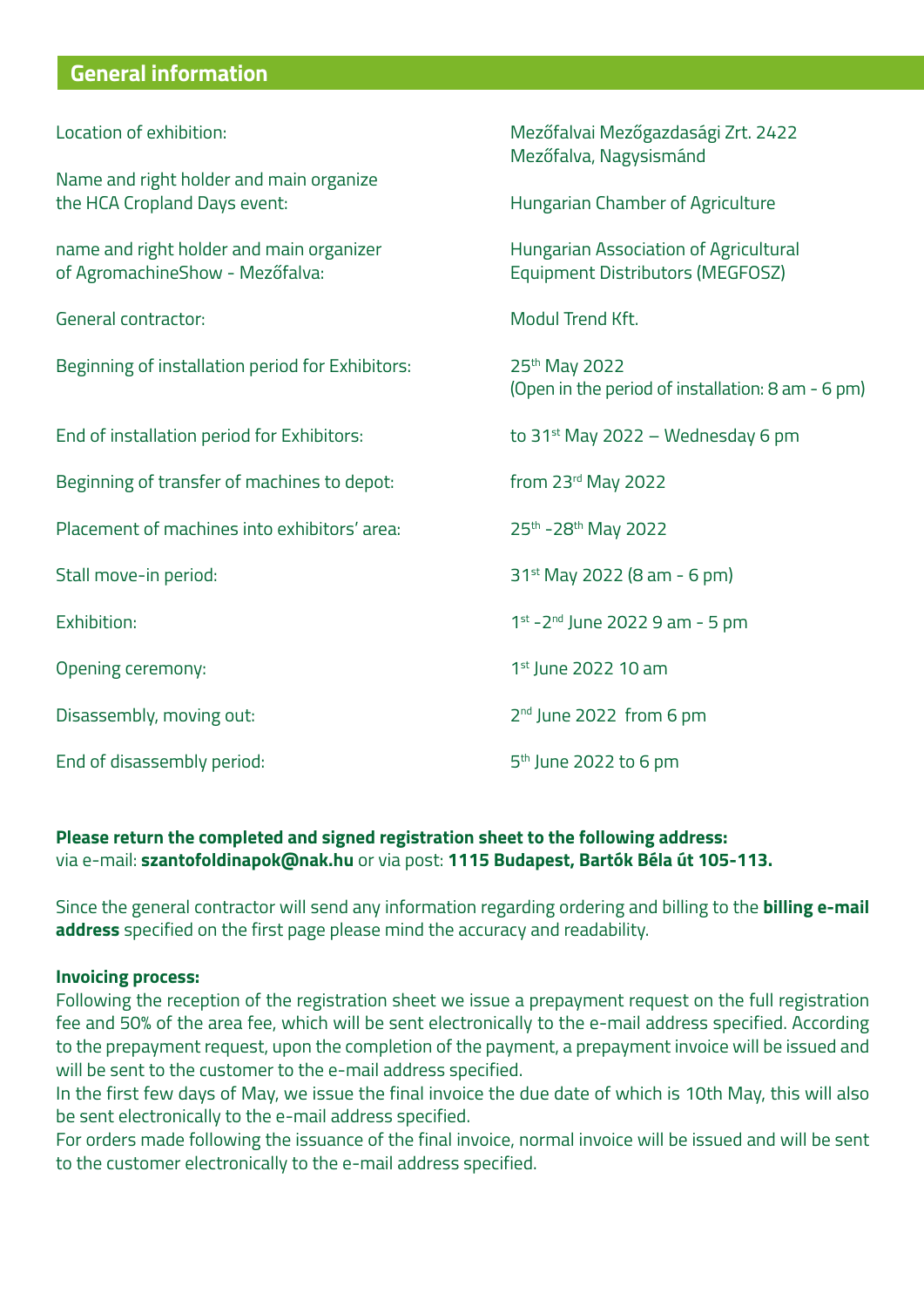#### *Dear Exhibitor,*

*For your unencumbered and successful participation, thus for the success of the exhibition, we summarize the key rules and information which are governed in detail by the Rules of Procedure and the General Terms and Conditions of the exhibition which are available at the szantofoldinapok.hu website.* 

- *1. The prerequisite for the participation in the exhibition is the timely submittal of the registration sheet and the payment of the full service fee of the service indicated in the ordering according to the invoice sent. A minimum*  requirement is to exactly specify the data of applicant and the area requested, and the proper signature of the *registration sheet.*
- *2. By the returning of a copy of the registration sheet properly signed by the customer via mail or electronic means to szantofoldinapok@nak.hu to the main organizer, the contract and order will take effect. Customer thus acknowledges to have learned and accepted the contents of the Rules of Procedure and the General Terms and Conditions of the event.*
- *3. The fee of the area and service requested is to be paid according to the General Terms and Conditions but the full amount is to be paid until 10th May, 2020, or upon failure, the receipt of payment is to be presented to the financial manager of the general contractor on the day of the beginning of stall installation.*
- *4. The services requested during the exhibition are to be paid for according to the invoice, in cash according to the prices indicated in the registration sheet.*
- *5. The construction and equipment requests received within the installation period of the exhibition (8:00, 25th May 2022 - 18:00, 31st May 2022) will be completed at a surcharge of 100%.*
- *6. The exhibiting company must have a liability insurance regarding its own and/or its subcontractors' activities in the exhibition area, for the entire duration of its activity. This liability insurance shall be established with the*  assistance of the general contractor according to the provisions of Paragraph (1) of Section VI. of the General *Terms and Conditions. The fee of the obligatory liability insurance is 3% of the area fee (outdoor and/or indoor area) indicated in the registration sheet for which the Customer has payment obligation.*
- *7. The front lengths of the areas occupied in the outdoor area are to be rounded to metre (min. of 2 m). In case of guest service facilities, the area for guest service and consumption in front of the pavilions and buffet carriages are to be taken into account.*
- *8. If a successfully registered exhibitor cancels the appearance after the deadline for registration, its place can be filled by the organizers but the fee for the floor area is to be paid. Cancellation of an order may be made via registered mail with advice of receipt.*
- *9. The exhibition area is handed over cleanly and is requested to be returned in this condition.*
- *10. The separator walls of the stalls may not be drilled or nailed, and any damage caused to the equipment is to be compensated for by the exhibitor on the spot upon a cash invoice.*
- *11. The decoration installed by the exhibitor is requested to be removed during disassembly otherwise the costs of cleaning will be billed to the exhibitor in default.*
- *12. For any object located in the exhibitor's area, on the exhibitor's stall and those left on the premises, no responsi*bility is taken by the main organizer and the general contractor. Car parks are free of charge but they are not *guarded thus please take care of your valuables. Upon request, the exhibitor may use the stall guard service by ordering it until deadline.*